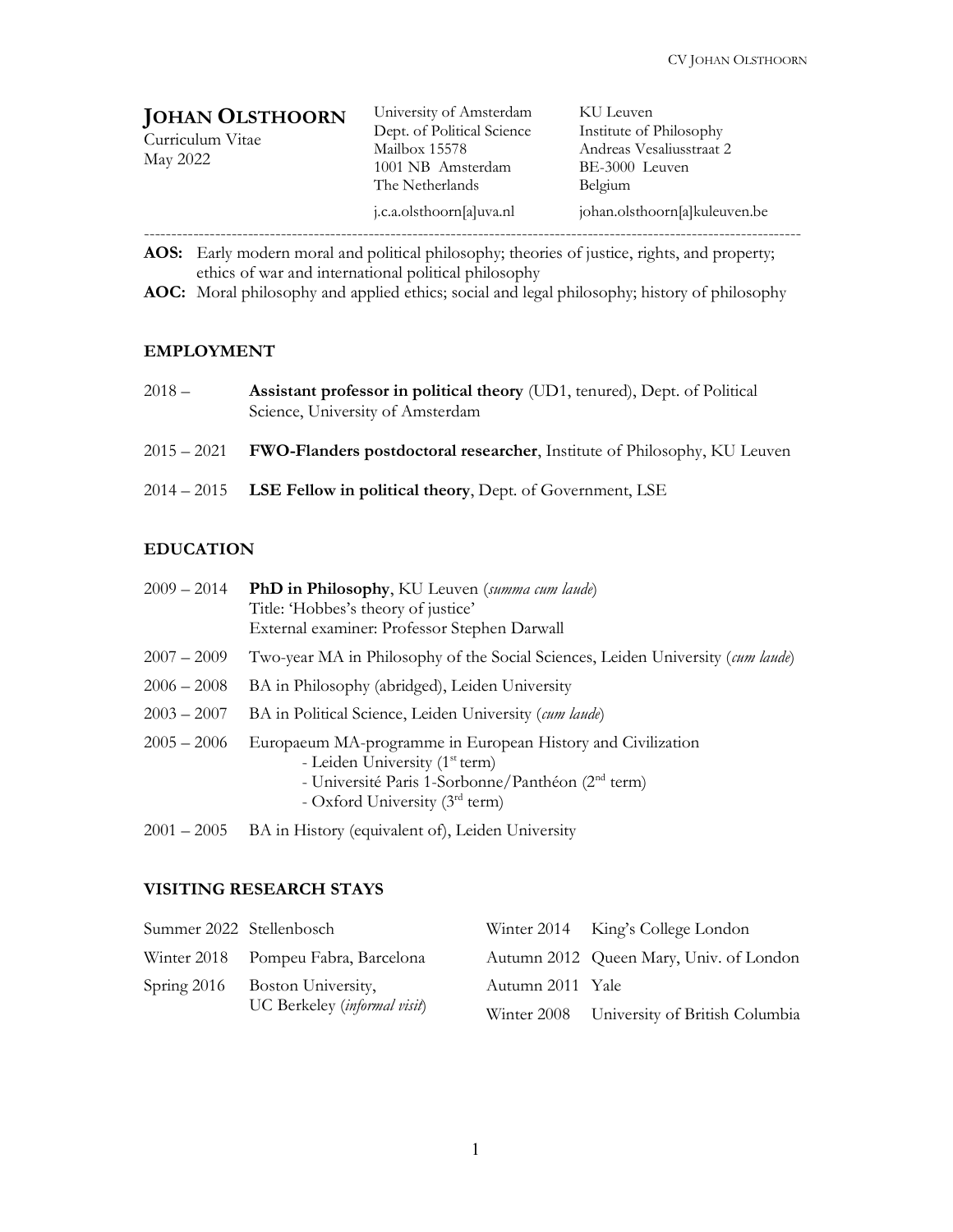#### PUBLICATIONS

#### Books

- 2023 Single-authored monograph Hobbes on Justice (Oxford University Press) [under contract]
- 2019 Co-editor, with Robin Douglass, of Hobbes's On the Citizen: A Critical Guide (Cambridge University Press) [paperback published in 2021] Reviewed in: Notre Dame Philosophical Reviews; Hobbes Studies

### Journal articles

- 2022 'Between starvation and spoilage: conceptual foundations of Locke's theory of original appropriation', Archiv für Geschichte der Philosophie [in press]
- 2022 'The value of methodological pluralism in the study of Locke on slavery and absolutism: A rejoinder to Felix Waldmann', Locke Studies 22 (with L. van Apeldoorn) [in press]
- 2022 ''This man is my property': slavery and political absolutism in Locke and the classical social contract tradition', European Journal of Political Theory 21 (2): 253-275 (with L. van Apeldoorn)
- 2021 *'Leviathan* Inc.: Hobbes on the nature and person of the commonwealth', *History of* European Ideas 47 (1): 17-32
- 2020 'On the absence of moral goodness in Hobbes's ethics', The Journal of Ethics 24 (2): 241- 266
- 2020 'Francisco Suárez and Hugo Grotius on distributive justice and imperfect rights', History of Political Thought 41 (1): 96-119
- 2019 'Self-ownership and despotism: Locke on property in the person, divine dominium of human life, and rights-forfeiture', Social Philosophy and Policy 36 (2): 242-263
- 2019 'Grotius on natural law and supererogation', Journal of the History of Philosophy 57 (3): 443- 469
- 2019 'Mondiale rechtvaardigheid afdwingen: oorlog, noodzaak, en verzetsrechten van 's werelds misdeelden', Algemeen Nederlands Tijdschrift voor Wijsbegeerte 111 (1): 45-62
- 2016 'Spinoza on human and divine justice', History of Philosophy Quarterly 33 (1): 21-41
- 2016 Co-editor of, and co-author of the introduction to, a special issue on Bernard Mandeville, Erasmus Journal for Philosophy and Economics 9 (1): iii-viii
- 2015 'Hobbes on justice, property rights, and self-ownership', History of Political Thought 36 (3): 471-498
- 2015 Why justice and injustice have no place outside the Hobbesian state', European Journal of Political Theory 14 (1): 19-36
- 2014 'Worse than death: the non-preservationist foundations of Hobbes's moral philosophy', Hobbes Studies 27 (2): 148-170
- 2013 'Hobbes's account of distributive justice as equity', British Journal for the History Philosophy 21 (1): 13-33

#### Book chapters

2023 'Locke on natural law and natural rights' in The Oxford Handbook to Locke, ed. Patrick Connolly (Oxford University Press) [under contract]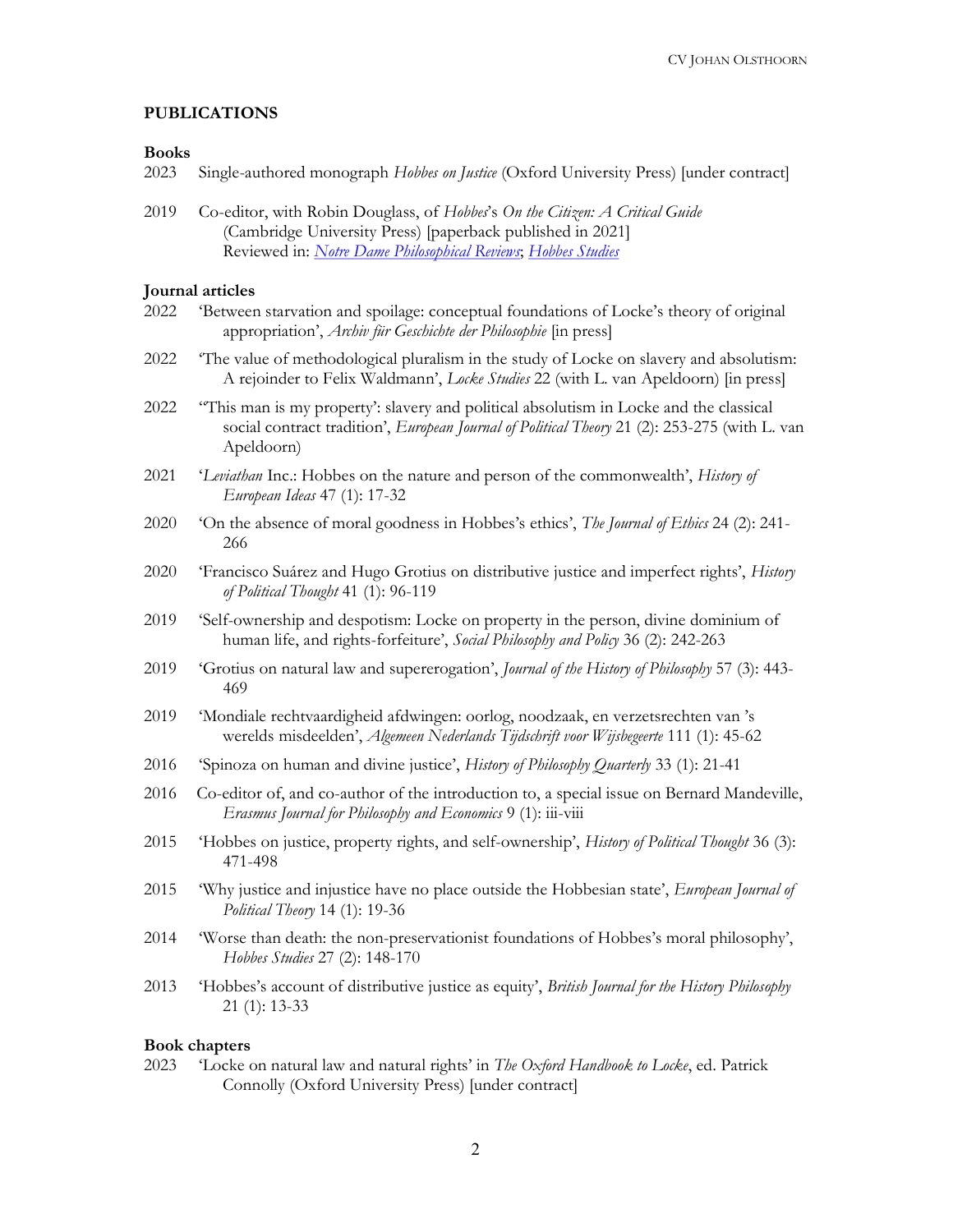- 2023 'Pufendorf on the Morality of War' in Pufendorf's Political and International Thought, ed. Peter Schröder (Oxford University Press) [under contract]
- 2021 'The right to wage private wars of subsistence: its nature, grounds, and place in revisionist just war theories' in The Public Uses of Coercion and Force: From Constitutionalism to War, ed. Ester Herlin-Karnell and Enzo Rossi (Oxford University Press) 133-150
- 2021 'Hobbes on international ethics' in A Companion to Hobbes, ed. Marcus Adams (Blackwell-Wiley) 252-267
- 2019 'Grotius and Pufendorf' in The Cambridge Companion to Natural Law Ethics, ed. Tom Angier (Cambridge University Press) 51-70
- 2018 Two ways of theorizing collective ownership of the Earth' in *Property Theory: Legal and* Political Perspectives, ed. James Penner and Michael Otsuka (Cambridge University Press) 187-213
- 2018 'Grotius and the early modern tradition' in The Cambridge Handbook of the Just War, ed. Larry May (Cambridge University Press) 33-56
- 2018 The theocratic Leviathan: Hobbes's arguments for the identity of church and state' in Hobbes on Politics and Religion, ed. Robin Douglass and Laurens van Apeldoorn (Oxford University Press) 10-28
- 2017 'Conceptual analysis' in *Methods in Analytical Political Theory*, ed. Adrian Blau (Cambridge University Press) 153-191
- 2014 'Forfeiting citizenship: Hobbes on traitors, rebels, and enemies' in Athenian Legacies: European Debates on Citizenship, ed. Paschalis M. Kitromilides (Firenze: Olschki) 237-52

#### Book reviews and dictionary entries [selection]

- 2022 'Hobbes's Leviathan' in Routledge Encyclopedia of Philosophy Online (Routledge) (with S. Gutnick Allen)
- 2018 Jeremy Seth Geddert, Hugo Grotius and the Modern Theology of Freedom (Routledge, 2017) In Review of Politics 80 (2): 372-375
- 2017 'Hugo Grotius' in Encyclopedia of Early Modern Philosophy and the Sciences, ed. Dana Jalobeanu and Charles T. Wolfe (Springer)
- 2013 David Dyzenhaus and Thomas Poole (eds.), Hobbes and the Law (Cambridge UP, 2012) In Hobbes Studies 26 (2): 204-209
- 2010 'Hobbes' moraalfilosofie. Enkele nieuwe publicaties', Tijdschrift voor Filosofie 72 (4): 803-9

#### TEACHING EXPERIENCE

#### Lecture series

| 2018-2021 | BA1 'History of political thought', Univ. of Amsterdam (sections)            |
|-----------|------------------------------------------------------------------------------|
| 2017      | BA2 'The ethics of war', KU Leuven (dept. of politics)                       |
| 2014-15   | BA3 'Key themes in the history of political thought', LSE (year-long module) |

#### Seminar (convenor)

| 2021       | BA3 The political theory of migration', Univ. of Amsterdam                         |
|------------|------------------------------------------------------------------------------------|
| 2019, 2021 | MA 'Postcolonial borders, territorial rights, historic injustice', KU Leuven/A'dam |
| 2019-2022  | BA2 Political theory today: key concepts', Univ. of Amsterdam                      |
| 2018, 2020 | MA Philosophy of human rights', KU Leuven                                          |
| 2016-17    | BA3 The ethics of war', KU Leuven (year-long module)                               |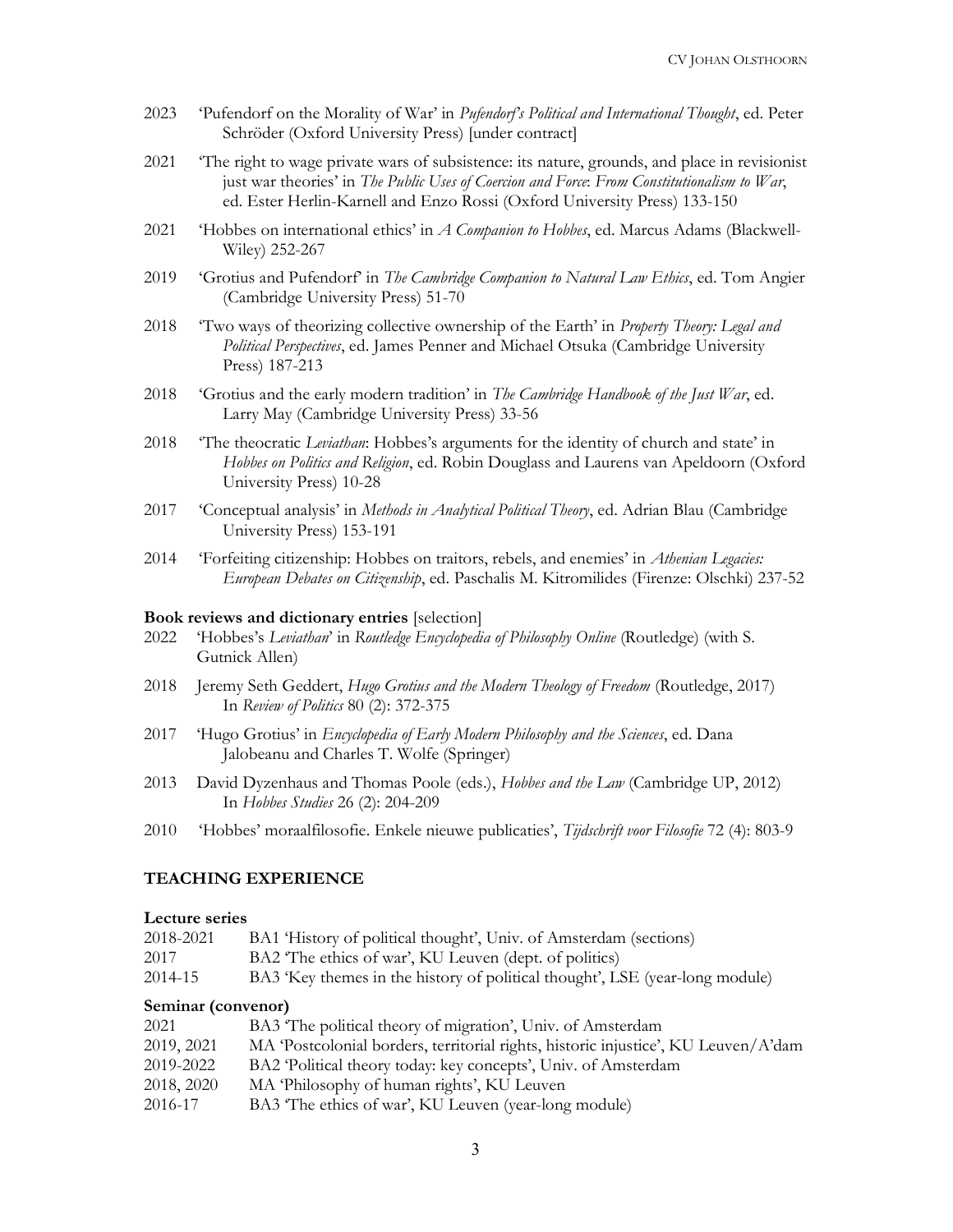| <b>Tutorials</b> |                                                               |
|------------------|---------------------------------------------------------------|
| 2010             | Postgraduate research seminar 'Hobbes's Leviathan', KU Leuven |
| 2013             | MA 'Hobbes and Spinoza', KU Leuven                            |
| 2014             | MSc 'Hobbes', LSE                                             |
| 2015             | MA 'Private property: history and theory', KU Leuven          |

## 2011, 2012 BA1 'Introduction to philosophy', KU Leuven

## GRANTS RECEIVED

### Project funding

2019-2023 Co-applicant C1 research project on *Justice & Migration*, KU Leuven ( $\epsilon$  607,000)

### Personal fellowships

| 2023      | Theme Group Fellowship, Netherlands Institute for Advanced Study (NIAS) |
|-----------|-------------------------------------------------------------------------|
| 2018-2021 | Senior postdoctoral research fellowship, FWO-Flanders                   |
| 2016-2018 | Postdoctoral Newton International Fellowship (declined)                 |
| 2015-2018 | Junior postdoctoral research fellowship, FWO-Flanders                   |
| 2010-2014 | PhD fellowship, FWO-Flanders                                            |
| 2009-2010 | FLOF research grant, KU Leuven                                          |

## Conference and travel grants [selection]

- 2021 Joseph Van de Wielefonds Ethics of migration workshop
- 2019 KU Leuven-Stellenbosch mobility grant
- 2018 Thyssen Stiftung Hobbes conference
- 2017 KNAW conference grant Hobbes conference
- 2017 KU Leuven OJO grant History of political thought workshop
- 2016 Thyssen Stiftung Hobbes conference
- 2016 Joseph Van de Wielefonds Grotius workshop
- 2014 Erasmus University Rotterdam grant Mandeville conference
- 2014 KNAW conference grant Mandeville conference
- 2013 Two small KU Leuven grants Hobbes workshop
- 2012 FWO-Flanders travel grant
- 2006-2009 Seven small grants to study abroad, Leiden University

# ACADEMIC PRESENTATIONS

 $* =$  invited talks;  $\# =$  invited keynote. Including presentations via Skype/Zoom

- 36. 'Quobna Ottobah Cugoano on natural rights and penal slavery' Rethinking the narratives of early modern philosophy, U. Copenhagen, Sept. 14-16, 2022
- 35. 'Pufendorf on the morality of war'
	- \* Philosophy seminar, Univ. of Cape Town, August 3, 2022
- 34. 'Hobbes on justice: vindicating the sovereign'
	- # Dutch Seminar in Early Modern Philosophy VIII, Univ. Groningen, June 23-24, 2022
- 33. 'Human rights and the ethics of compulsory prison labour'
	- \* Online workshop 'Facts, concepts, values and norms', Univ. of Bucharest, June 7, 2022
	- \* Legal philosophy seminar, dept. of law, Univ. of Amsterdam, March 15, 2022
- 32. 'Hobbes on injustice, injury, and rights' Third Biennial European Hobbes Society Conference, Dubrovnik, Nov. 18-20, 2021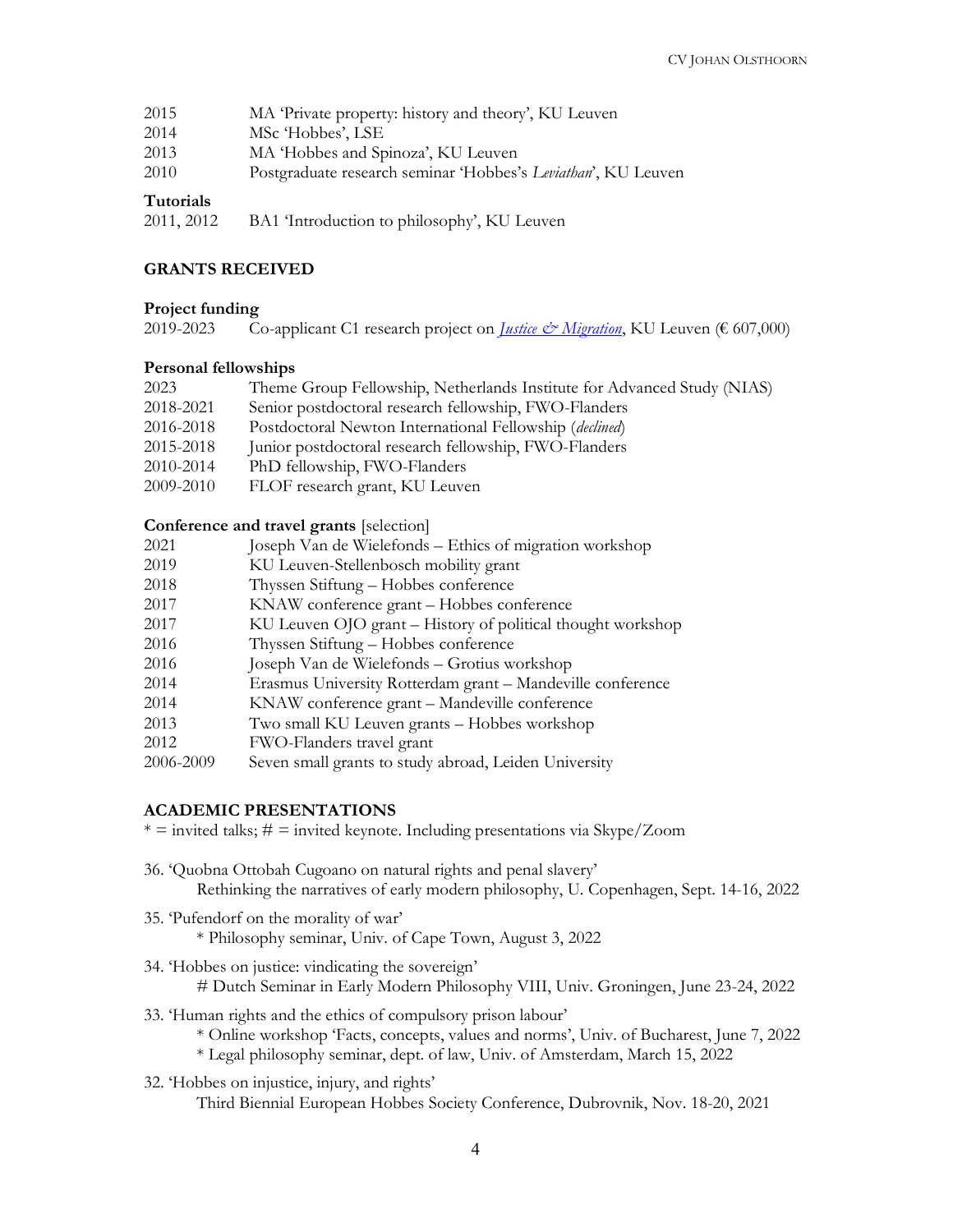31. 'The right to wage private wars of subsistence: its nature, grounds, and place within revisionist just war theories' [published]

\* Workshop on the public uses of coercion and force, Univ. of Amsterdam, June 7, 2019

30. 'Enforcing global justice: war, necessity, and remedial rights of the global poor' [published] Yaoundé PhD seminar, Catholic Univ. of Central Africa, Cameroon, Aug. 20-25, 2018

29. 'Self-ownership and despotism: Locke on property in the person, divine dominium of human life, and rights-forfeiture' [published]

- \* Workshop on the problem of self-ownership, London, May 24-27, 2018
- \* PSA 'Politics of Property' workshop, Univ. of Nottingham, March 23, 2018

28. 'Moral standing, liability, and rights to wage wars of national defence'

- \* Research seminar in practical philosophy, Univ. of Oslo, Oct. 27, 2020
- \* Workshop on the morality of war, Univ. of Nijmegen, Nov. 18, 2019
- \* Law and Philosophy research seminar, Univ. Pompeu Fabra, Barcelona, Feb. 6, 2018
- \* Conference on the ethics of war, Univ. of Amsterdam, Feb. 1-2, 2018
- UCSIA workshop on pacifism, Univ. of Antwerp, Dec. 6-8, 2017

27. 'Leviathan Inc.: Hobbes on the nature and person of the commonwealth' [published]

- \* Conference on political philosophy, Jilin Univ., P.R. China, June 15-16, 2019
- \* Early career workshop in history of political thought, York Univ., June 14-15, 2018
- \* EUI European Hobbes Society workshop, Firenze, April 27-28, 2017

26. ''This man is my property': slavery and political absolutism in Locke and the classical social contract tradition' (with L. van Apeldoorn) [published]

- \* Legal and political theory seminar, EUI, Firenze, Jan. 28, 2019
- British Society for the History of Philosophy annual conference, Univ. of Sheffield, April 6-8, 2017
- Early career workshop in the history of political thought, KU Leuven, Feb. 20-21, 2017
- 25. 'Hobbes on the rights of war'
	- # Conference 'Roman Justice and its Reception', Swiss Institute Rome, Nov. 11-12, 2021
	- European Hobbes Society workshop, Univ. of Amsterdam, Nov. 20, 2019
	- International Society for Intellectual History conference, St Andrews, June 10-13, 2018
	- \* Early career seminar in history of political thought, Univ. of London, March 1, 2017
	- \* Law seminar, Univ. of Erlangen-Nürnberg, Nov. 14, 2016
- 24. 'Two ways of theorizing collective ownership of the Earth' [published]
	- \* ECPR, Prague, Sept. 7-10, 2016
	- \* Property rights workshop, NUS Singapore, July 25-27, 2016
- 23. 'The theocratic Leviathan: Hobbes's arguments for the identity of church and state' [published]
	- Renaissance Society of America, Boston, March 31-April 2, 2016
	- \* Research colloquium on early modern political thought, UC Berkeley, Feb. 8, 2016
	- Mini-workshop on Hobbes, KU Leuven, Dec. 4, 2015
- 22. 'Conceptual analysis' [published]
	- \* ECPR, Prague, Sept. 7-10, 2016
	- \* Ripple research seminar, KU Leuven, Dec. 8, 2015
- 21. 'Francisco Suárez and Hugo Grotius on distributive justice' [published]
	- \* Conference on Suárez's legal and political thought, Bruges, Nov. 24-25, 2017
	- \* 'Rights at the Margins' conference, Univ. of Helsinki, August 8-9, 2015
- 20. 'Conceptual foundations of Locke's theory of original appropriation' [published]
	- \* Annual meeting Locke Working Group, KCL, June 18, 2021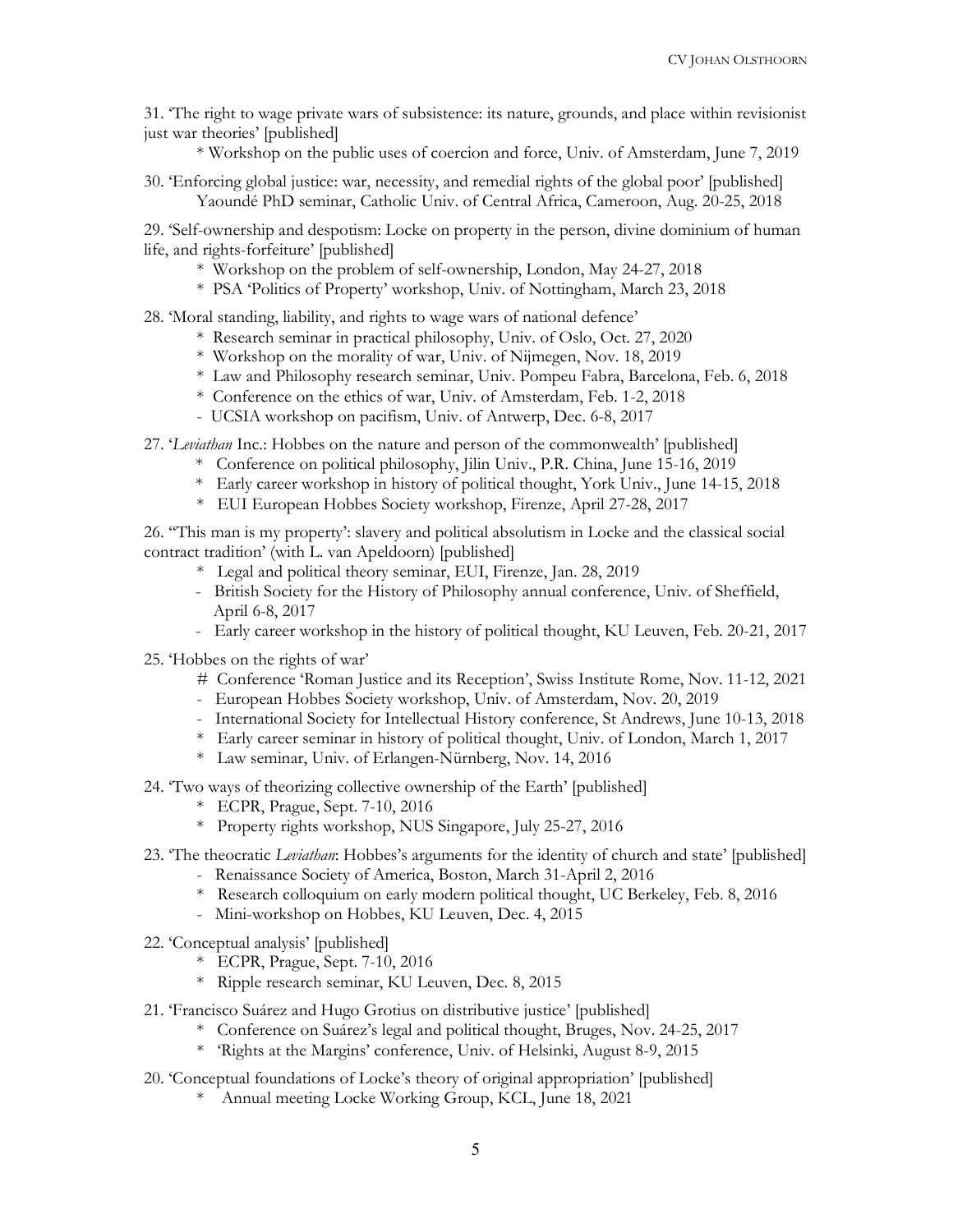- \* Workshop on legitimacy and property, Univ. of Cambridge, June 23, 2015
- \* LSE political theory seminar, LSE, June 11, 2015
- Politics of property workshop, Univ. of Nottingham, April 9-10, 2015
- 19. 'Egoism in Hobbes's psychology and ethics' (with L. van Apeldoorn) OZSW Conference 2014, Radboud Univ. Nijmegen, Nov. 7-8, 2014
- 18. 'Grotius on natural law and supererogation' [published]
	- \* History of political thought seminar, Univ. of Cambridge, Feb. 27, 2017
	- Conference on natural law in C.16<sup>th</sup> -17<sup>th</sup>, CEU, Budapest, Nov. 10-12, 2016
	- 5<sup>th</sup> North Sea Seminar in Early Modern Philosophy, St Andrews, Oct. 10-11, 2014
- 17. 'Bernard Mandeville on unnatural virtue' Symposium on Mandeville, KNIR/American Univ. of Rome, Sept. 4-6, 2014
- 16. 'Thomas Hobbes: justice without rights'
	- \* Princeton, Dept. of Politics, Dec. 2, 2014
	- \* LSE, Dept. of Government, June 9, 2014
- 15. 'Hobbes's attempts to de-moralize the domain of justice of actions' 5th Meeting of the European Hobbes Society, King's College London, Feb. 20-21, 2014
- 14. 'The labour theory of property as a principle of distributive justice'
	- Politicologenetmaal, Sessie Politieke Theorie, Univ. of Maastricht, June 12-13, 2014
	- \* PhD seminar at King's College London, Dep. of Political Economy, Feb. 19, 2014
- 13. 'Positivism and the separation of justice and morals in Hobbes's legal philosophy'
	- \* LSE Forum in Legal and Political Theory, LSE, Feb. 11, 2015
	- XXVI World Congress of Philosophy of Law and Social Philosophy, Belo Horizonte, July 21-27, 2013
- 12. 'Hobbes on natural equality: a critique'

OZSW Conference 2013, Erasmus Univ. Rotterdam, Nov. 15-16, 2013

- 11. 'On the absence of moral goodness in Hobbes's ethics' [published]
	- \* Univ. of Adolfo Ibáñez, Santiago, Chile, July 31-Aug. 1, 2019
	- \* Ghent University, Sarton Centre for History of Science, Dec. 10, 2015
	- Mainz Seminar in Early Modern Philosophy, Univ. of Mainz, Nov. 21-23, 2013
	- 4<sup>th</sup> Meeting of the European Hobbes Society, KU Leuven, March 26-27, 2013
- 10. 'The problem of spurious replies in early modern polemics'

3<sup>rd</sup> International Conference of the European Society for Early Modern Philosophy, Université de Grenoble, Jan. 30-Feb. 1, 2013

- 9. 'Spinoza on human and divine justice' [published]
	- \* Author-meets-critics with Susan James, Univ. of Ghent, Dec. 13-14, 2012
- 8. 'Why Hobbes did not hold that every civil law is just'
	- \* Symposium on Hobbes, King's College London, Nov. 15, 2012
- 7. 'Hobbes on justice, property rights and self-ownership' [published]
	- \* 2nd Meeting of the European Hobbes Society, King's College London, May 16-17, 2012
	- Graduate Conference in the History of Political Thought, Queen Mary, Univ. of London, May 14-15, 2012
- 6. 'Forfeiting citizenship: Hobbes on traitors, rebels and enemies' [published]

2<sup>nd</sup> Conference of the European Society for the History of Political Thought, Univ. of Athens, Jan. 19-21, 2012

5. 'The matter of duty: what is wrong and who is wronged in Hobbes's moral philosophy'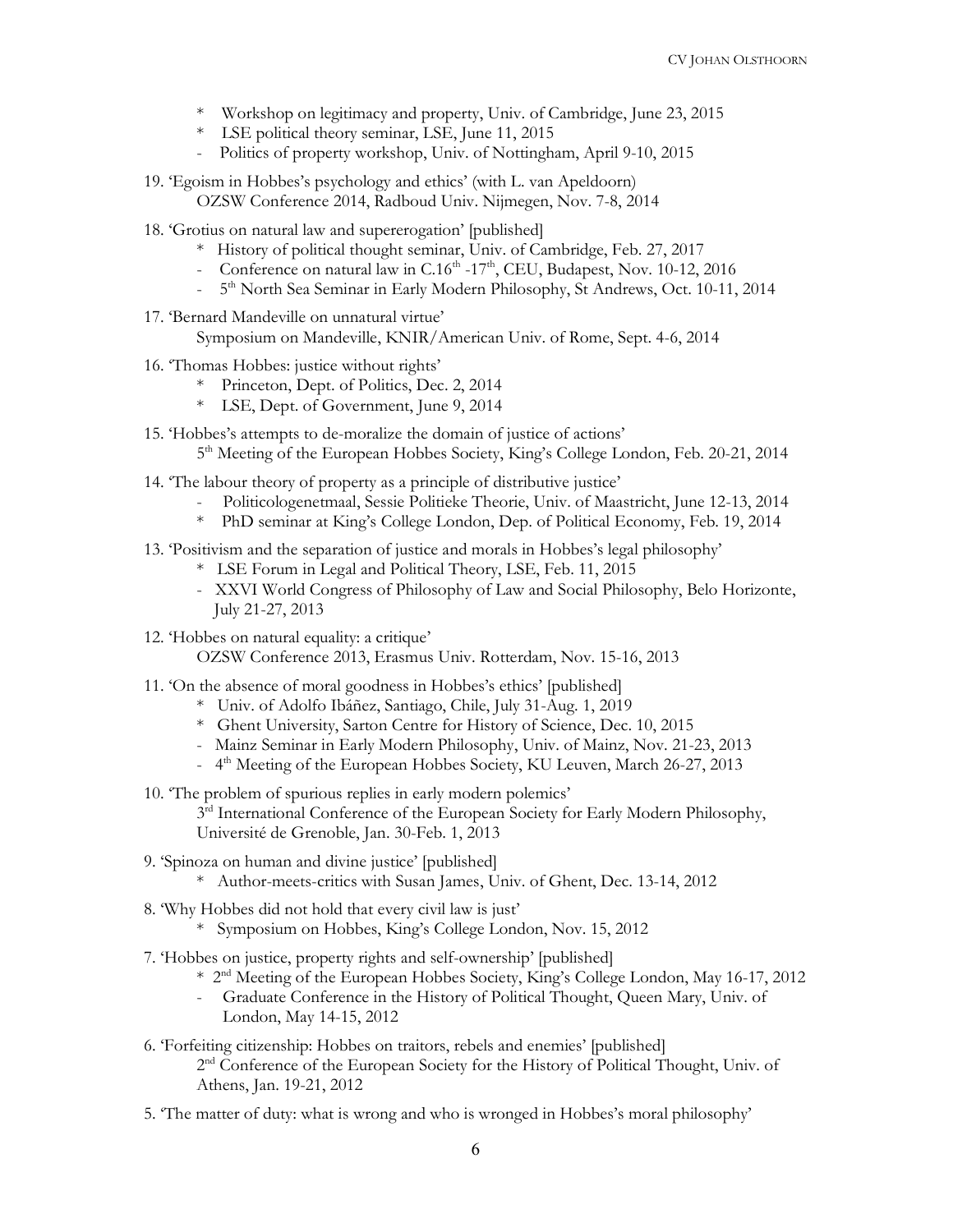- \* Workshop on Hobbes and the Enlightenment, Univ. of Marburg, Dec. 9-10, 2011
- 4. 'Why justice and injustice have no place outside the Hobbesian state' [published]
	- Harvard Graduate Conference in Political Theory, Harvard, October 19-20, 2013
	- Intellectual History Seminar, Queen Mary, Univ. of London, December 5, 2012
	- MANCEPT Workshops in Political Theory, Manchester, Aug. 31-Sept. 2, 2011
	- Politicologenetmaal, sessie politieke theorie, Univ. of Amsterdam, June 18, 2011

3. 'Worse than death: the non-preservationist foundations of Hobbes's moral philosophy' [published]

- 3<sup>rd</sup> Meeting of the European Hobbes Society, Univ. of Amsterdam, Dec. 15-16, 2012
- APA Pacific Division, San Diego, CA, April 20-24, 2011

2. 'Hobbes's account of distributive justice as equity' [published]

- 7<sup>th</sup> Annual Pol. Theory Workshop, Manchester Metropolitan Univ., Sept. 1-3, 2010
- Grad. Conference in Early Modern Philosophy, Univ. of Bucharest, May 19-20, 2010
- 1. 'Real good, death, and the laws of nature: re-examining Thomas Hobbes's meta-ethics' 6 th Annual Political Theory Workshop, Manchester Metropolitan Univ., Sept. 2-4, 2009

## ORGANIZATIONAL EXPERIENCE

### Administrative positions [selection]

| $2019-$ | Coordinator of the BA/MA political theory tracks and of the Minor Political     |
|---------|---------------------------------------------------------------------------------|
|         | Theory, Univ. of Amsterdam                                                      |
|         | 2018 – 2021 Co-convenor monthly Challenges research seminar, Univ. of Amsterdam |
|         | 2018 – 2021 Co-director Amsterdam Centre for Political Thought                  |

2010 – Founding member and member of executive board of the *European Hobbes Society* 

# Workshop/conference convener [selection]

| March 2022  | Co-convener Justice for Denizens conference, KU Leuven<br>Keynotes included: Elizabeth Cohen, Patti Lenard, Kasper Lippert-Rasmussen                                             |
|-------------|----------------------------------------------------------------------------------------------------------------------------------------------------------------------------------|
| Feb. 2019   | Convener European Hobbes Society mini-workshop, Univ. of Amsterdam<br>Keynote speaker: Arash Abizadeh                                                                            |
| May 2018    | Convener second biennial conference of the European Hobbes Society, Univ. of<br>Amsterdam<br>Invited speakers included: Kinch Hoekstra, Thomas Holden, Susanne Sreedhar          |
| 2017, 2018  | Coordinator Monterrey Institute of Technology summer school, KU Leuven                                                                                                           |
| April 2017  | Co-convener international workshop on Grotius, KU Leuven<br>Keynote speaker: Annabel Brett                                                                                       |
| Feb. 2017   | Convener early career workshop in the history of political thought, KU Leuven<br>Keynote speaker: Annelien De Dijn                                                               |
| Sept. 2016  | Convener first biennial conference of the European Hobbes Society, KU Leuven<br>Keynote speakers: Deborah Baumgold, Sharon Lloyd                                                 |
| Dec. 2015   | Convener European Hobbes Society mini-workshop, KU Leuven                                                                                                                        |
| June 2014   | Co-organizer international conference on Mandeville: 'The Fable at 300 Years'<br>Erasmus University Rotterdam<br>Keynote speakers: Harold Cook, Margaret Schabas, Neil De Marchi |
| June $2014$ | Co-organizer workshop on Mandeville's moral and political thought                                                                                                                |